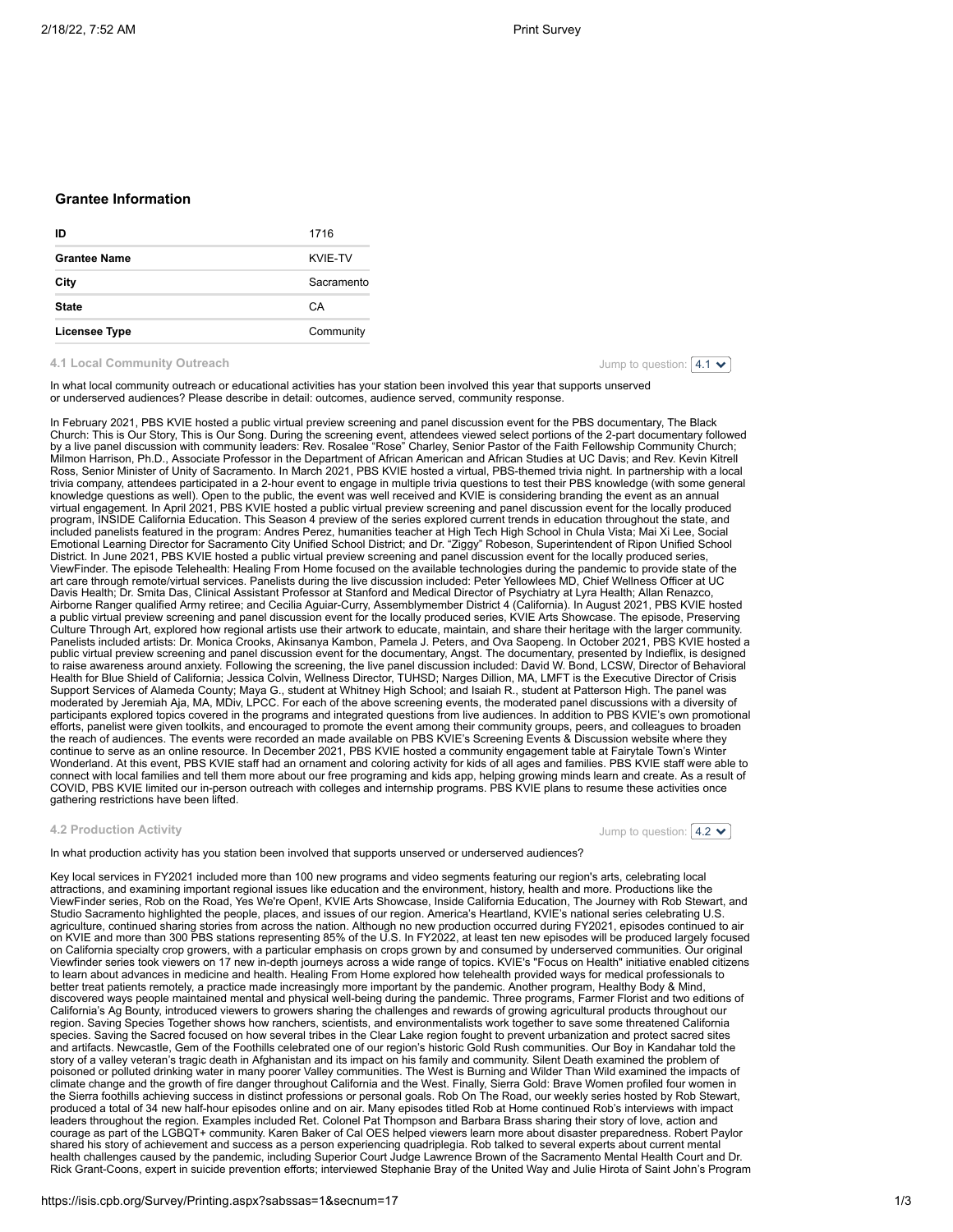### 2/18/22, 7:52 AM Print Survey

for Real Change, and David Heitstuman of the Sacramento LGBQT+ Community Center. Rob also discussed the state of California agriculture with CDFA Secretary Karen Ross, and hit the streets with Sister Libby Fernandez of Mercy Pedalers, providing help to Sacramento's homeless population. He also met Doctor Jonathan King of Lake Tahoe Community College, who shared his experiences growing up in Georgia and meeting Dr. Martin Luther King Jr.; Sacramento's Bertha Gaffney Gorman, grandmother of inaugural poet Amanda<br>Gorman, to learn more about this amazing young woman. Rob was also able to venture "on titled "Decade of Destinations." Inside California Education, our locally produced statewide series about public education, is carried by KVIE and virtually every other California PBS station. Production was hindered by the COVID pandemic, but we still examined the challenges and opportunities for teaching and learning from home for K-12 school districts. Six FY21 episodes included local stories like an Elk Grove teacher who is using yoga to help her students balance their mental and physical health during the pandemic; an advanced online learning program<br>inside a Central Valley school district; how Placer County students are taking "virtu emotional learning at Sacramento County schools. In our community college episodes, viewers saw how formerly incarcerated students gained college degrees and new careers thanks to a program at Solano Community College; and witnessed community college students improving their entrepreneurial ideas and skills. In its ninth season, Studio Sacramento continued its weekly focus on topics and people of local interest to viewers in our region. Some of the topics covered in the 29 new episodes produced included women in politics, the next generation of physicians, healthcare for human trafficking victims, Sacramento's restaurant scene, charter schools, Big Brothers Big Sisters, the Sacramento Zoo, UC Davis Schools Of Medicine And Nursing, and River City Food Bank. A special Covid-19 episode, recorded just before Sacramento County's stay-at-home order was issued, would be the final episode in the season produced in our studios. As we moved to remote productions via zoom, episodes included timely conversations about the impact of the pandemic on the local economy, banking, small businesses, remote learning , and the community college system; as well as issues including domestic violence, suicide awareness, race and injustice, and LGBTQ+ rights. KVIE Arts Showcase featured 14 new half-hour episodes. The series focused on emerging artists and<br>art trends both in Northern California and throughout the U.S. by combining its local stations. That allowed local artists' stories to be seen in other cities across the United States. FY 20 segments included California Native American tribes gathering to build connections, celebrate, and create, honoring the history, traditions and stories of their ancestors. We also welcomed examples of "Art in everyday life," and viewers across the social spectrum responded with photos and videos illustrating how they used art to sustain and enrich themselves during the economic and health challenges imposed by the pandemic. Another story explored grief and healing through art therapy. This year's digital-first/digital-only shorts included a look at how webcams are allowing parents to view their hospitalized babies remotely any time day or night; the use of deep brain stimulation to treat neurological disorders like Parkinson's and dystonia; a caregiver simulator program training in-home caregivers; and a pilot program investigates how art can help reduce chronic pain. KVIE Arts Showcase featured 13 new half-hour episodes. The series continues to focus on emerging artists and art trends both in Northern California and throughout the U.S. by combining its local arts segments with those from other top 20 market PBS stations. That allowed local<br>artists' stories to be seen in other cities across the United States. FY 21 segme culture through art. We met Akin

#### **4.3 Program Content in Other Languages**

Do you provide program content in languages other than English? If so, please list your services in this area

#### NA

**4.4 Governance Structure**

Please describe your station's governance structure. Please include information about your station's Board of Directors, Advisory Boards or Panels, Community Boards or Panels, and the Committee Structure under each of these entities. Your response should include but is not limited to: What are the direct and indirect reporting relationships? What committees are active and what is their function? Does your Board have an Audit and Finance Committee? What are the roles and responsibilities of these Boards, Panels and/or Committees? Etc.

KVIE's board of directors is currently comprised of 19 board members out of a total of 20 possible board members. There is one vacancy. The bylaws provide for a total of 21 board members if there is one designated director (immediate past chair for one year if the term is completed; otherwise the immediate past chair returns as a board member). The board is a self-perpetuating board that receives recommendations from the nominating committee when vacancies arise. Board meetings are held at least six times per year and last approximately 90 minutes. Board meetings are open to the public except during executive session. To represent station management in board meetings, the president and general manager, associate general manager – operations / chief financial officer, associate general manager – production, human<br>resources executive, and the chief philanthropy officer attend the meetings as well as an occurs in May. Additionally the president and general manager, associate general manager – operations / chief financial officer, associate<br>general manager – production, and chief philanthropy officer attend and support at designated board member as the committee chair. Regular committees include executive, finance, development, nominating, and audit. The<br>executive and finance committees meet monthly and the development committee meets throu needed. The executive committee reviews and approves board of directors meeting agendas which consist entirely of station-related activities including: a report of the station's finances, reports from the rest of the board committees and their activities, and a report on current station activities and issues from the president. The finance committee reviews the station's budget and financial performance on a monthly basis. The development committee oversees fundraising for the organization. The audit committee helps in selecting the organization's auditors and<br>receiving the audit report on behalf of the board of directors. There are several Currently ad-hoc committees include marketing, emerging media and technology, and Next Gen TV. Communication between station management and the board occurs on a regular basis, and between meetings board members often work on station activities such as fundraising and/or outreach. The board holds the license on behalf of the community. It approves the annual budget, station goals, and accepts the annual audit report. It approves grant proposals and corporate resolutions when required. It is responsible for the employment relationship with the president and general manager and approves the hiring of the chief financial officer. The board may participate in the interview process of some positions based on the position's relationship with the board. It makes policy decisions as appropriate. The Community Advisory Board and Business Advisory Board are advisory in nature and represent their respective communities. The Community Advisory Board, to represent the diverse needs and interests of the communities served by KVIE, includes a minimum of 10 members. Members are approved annually during the January board of directors meeting as a slate of candidates recommended by management. There are no term limits, but annual approval is required by the board. Members may be added as replacement members for those who resign or as additional members through a vote of the board of directors at a regularly scheduled meeting on a recommendation by management.

#### **4.5 Community Outreach**

Jump to question:  $4.5 \times$ 

CPB is interested in learning more about stations' significant activities planned for the upcoming year - both broadcast and beyond broadcast. What types of on-air programs and off-air activities are you planning in the upcoming year that will connect your station more closely with your community? What goals are you setting in conjunction with these initiatives, and how will you measure your success?

Our goals for the upcoming year include even more community outreach, virtually and in person when possible. We would like to host a KVIE<br>table at local in-person events (once available) to collect emails for newsletters, important connection between our station and our viewers. We would like to participate in more family-oriented community events such as local fairs, kids expos, and farm-to-fork events. One such event currently in planning is a partnership event with the Museum of Science and Curiosity (MOSAC) in Sacramento. This grant-driven event would tie-in with the upcoming 2022 PBS documentary, "Benjamin Franklin" by<br>Ken Burns. Geared toward youth and families in the region, this event is designed to incl

Jump to question:  $4.4 \times$ 

Jump to question:  $\boxed{4.3 \times}$